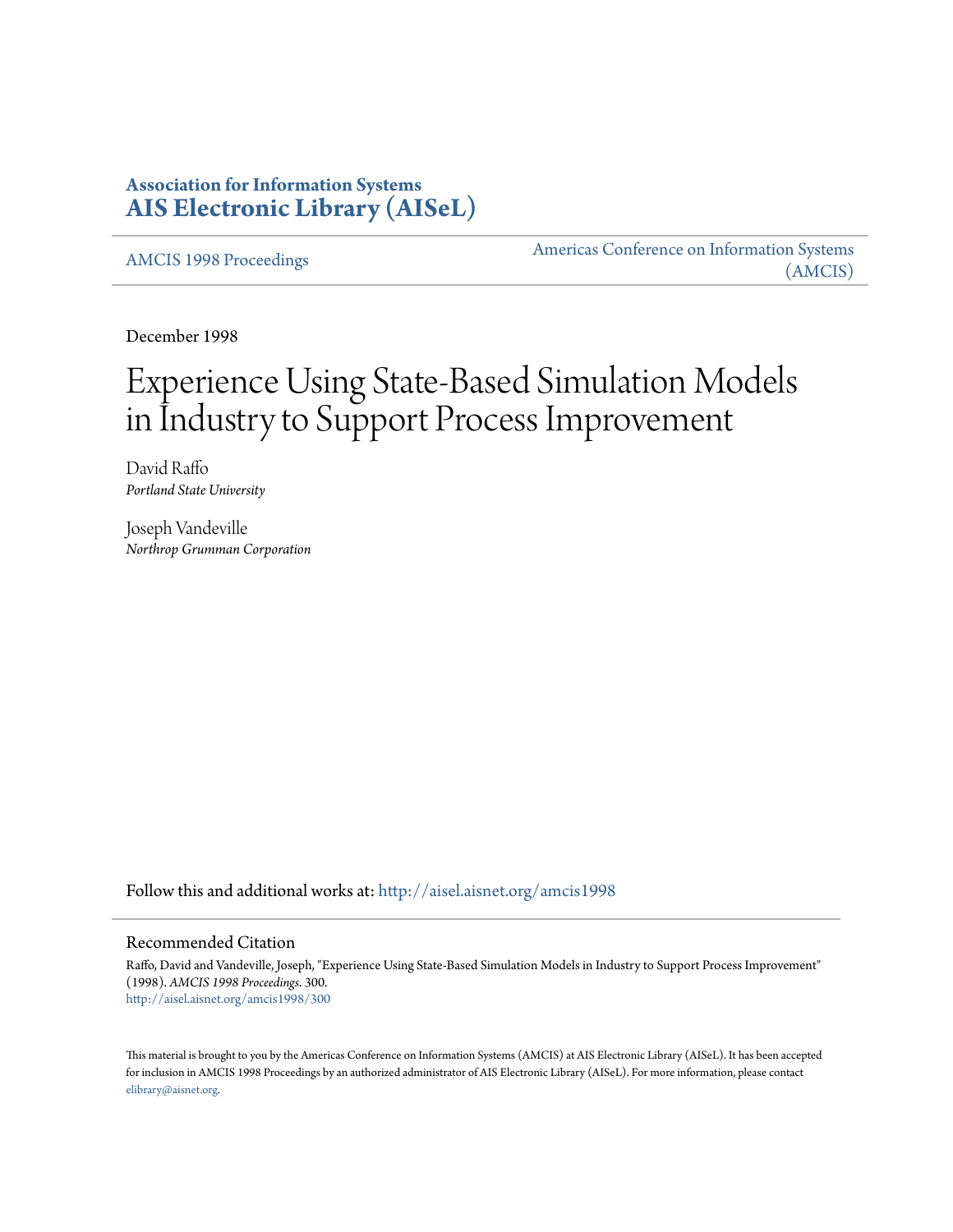# **Experience Using State-Based Simulation Models in Industry to Support Process Improvement**

# **David M. Raffo**

Portland State University

## **Joseph V. Vandeville**

Northrop Grumman Corporation

## **Introduction**

The process of developing software is seldom static. The process changes constantly in response to market demands for the faster, more reliable and cheaper production of software [4]. The process is also driven by rapid evolution of software development and quality standards, as well as advances in processes, methods and tools. Given that process improvement is necessary for a company to remain competitive, key questions for software project managers become:

- What is the best approach for making decisions about process changes?
- How can the risk associated with potential process alternatives be assessed?

This paper discusses an approach and rationale regarding how to make process changes which is being implemented at Northrop Grumman's Surveillance and Battle Management Systems in Melbourne, Florida (SBMS Melbourne). Part of this approach uses an analysis method developed by Raffo [7] which enables a firm to quantitatively predict the impact of a potential process change in terms of development cost, product quality, and project schedule. This approach uses stochastic simulation models of each process alternative and supports a quantitative assessment of risk or uncertainty associated with the process change. SBMS Melbourne is currently incorporating this approach as a key component of its process improvement methodology. This work provides a comprehensive treatment of process metrics which have been implemented at SBMS Melbourne and incorporates them into a meaningful framework for making management and control decisions regarding software development projects. This approach supports the successful implementation of earlier CMM Levels which focus on defining processes and implementing metrics. We see this approach as being key to successfully achieving higher level CMM practices related to Quantitative Process Management as well as Process and Technology Change Management.

#### **Background**

A software process improvement program was started at SBMS Melbourne in 1990 as the result of recommendations from a quality action team formed to evaluate the existing software development process. The organization chose the Software Capability Maturity Model (CMM) [5] developed at Carnegie Mellon University's Software Engineering Institute (SEI) as the method to achieve the desired software process improvements. SBMS Melbourne now conducts annual software process assessments and is operating at a CMM Level 3.

The Capability Maturity Model specifies key process areas (KPAs) [6] which are generally agreed to be fundamental practices required to produce quality software in a timely, cost effective, and controlled manner. The Capability Maturity Model describes a framework which provides an evolutionary path from ad hoc, chaotic processes to mature, disciplined software processes. A well defined process structure which includes the collection of product and process metric data is necessary as a foundation for enabling a company to effectively adapt to change - accepting new projects, implementing new technologies, assimilating new workers, and so forth in an organized, and controlled fashion. As the company matures, the process definition and collected metric data form the basis for making decisions regarding the management of technical and process change.

Given our current stage of maturity, SBMS Melbourne's current goal is to have a quantitative understanding of the performance of the existing process and of the quality of the software products produced by this process. With this understanding, new technology including process improvements can be incorporated into the organization in an orderly manner.

In early 1995, SBMS Melbourne established a procedure for the introduction of new process technology. Key elements of this procedure are the identification, analysis, implementation and evaluation of proposed process changes. With the increasing maturity level of the organization, this procedure is being improved by the incorporation of process modeling. This paper provides more detail about the SBMS procedure and how it is being integrated with process modeling.

#### **Identifying Process Change Candidates**

The Software Engineering Process Group (SEPG) at SBMS Melbourne is the focal point for the identification of software process change candidates. Ideas for process change originate from many sources both within and external to the organization. Some of these sources of candidate changes include the following:

• Process models (e.g., CMM, ISO)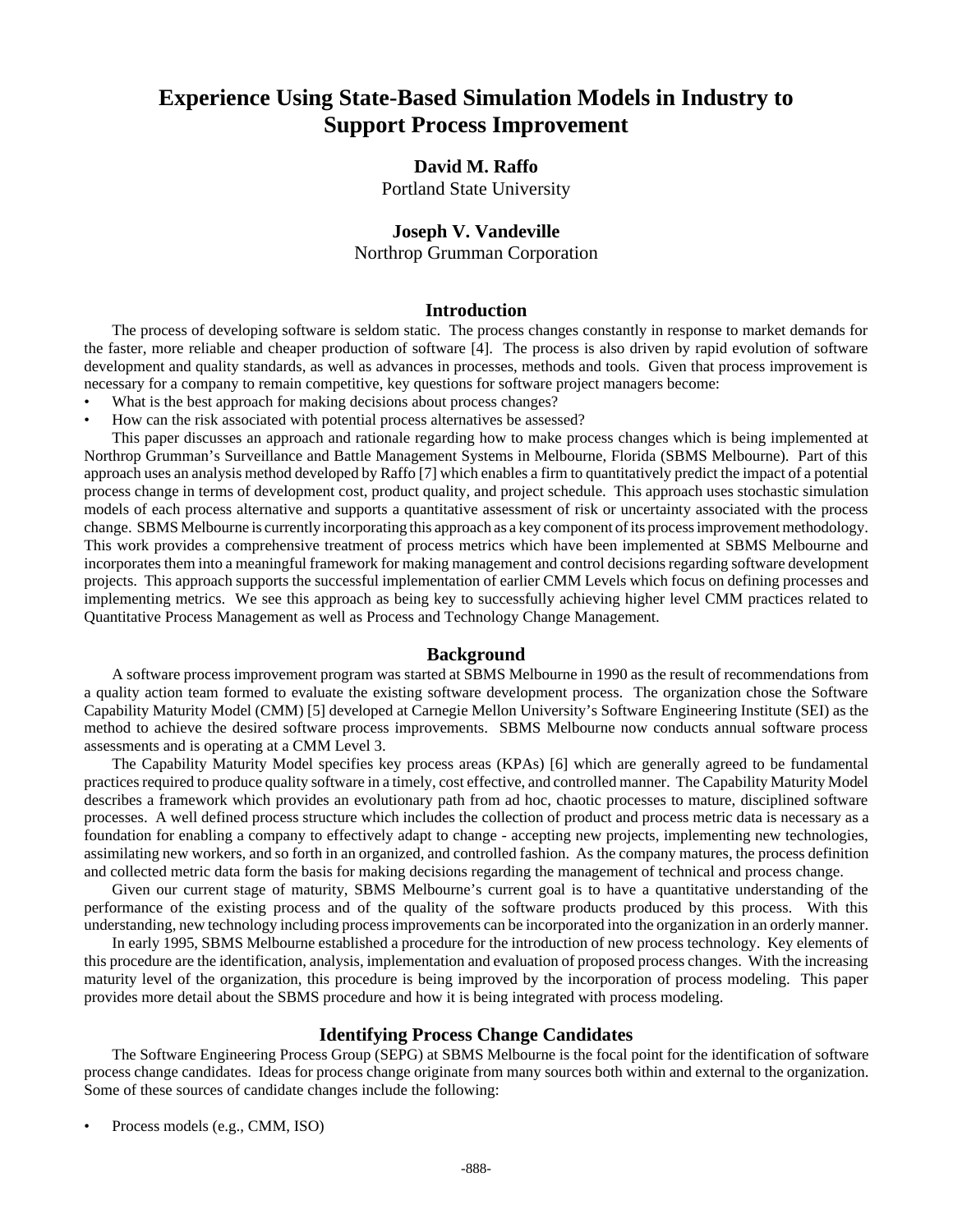- Corporate initiatives (e.g., Software Council, Inter-divisional cooperation)
- Internal initiatives (e.g., employee suggestion program, quality action teams, interdepartmental cooperation)
- Government and industry initiates (e.g., Software Engineering Institute, Rome Laboratories, Software Productivity Consortium)
- University cooperation (e.g., Software Engineering Research Center, Software Engineering Research Forum, local university programs)
- Internal project experience (e.g., metrics, lessons learned)

### **Analyzing Process Change Candidates**

When candidate process changes have been identified, they undergo an analysis using the current process as the basis of comparison. In the past, at SBMS Melbourne, this analysis has considered the benefits associated with implementing the change, the cost associated with the change (e.g., rework of methods, training, loss of data continuity, impact to productivity) and any risks associated with both the introduction or non-introduction of the change.

The management of process and technology change are CMM Level 5 activities which rely on having a Level 4 quantitative process and product management infrastructure. Without this infrastructure the analysis associated with predicting the impact of a proposed process change tends to be weak by omitting elements which have a significant impact on overall project performance. For example, the analysis of the proposed change may be too narrowly focused, missing the fact that the influence of a change may extend well beyond its area of introduction. An example of this in practice, would be changing the process to conduct Unit Testing before Code Reviews and to analyze this change only with respect to how it impacted Unit Testing and Coding. Depending on the change however, there may be a significant impact to other development phases, such as Integration Testing or Maintenance. We view the capability of assessing the impact of the process change on "downstream" phases to be critical.

Another area of concern is capturing the richness and complexity of the software development process which involves multiple interacting elements involving people, processes and products. Software as a product undergoes many transformations as it progresses from a statement of requirements to validated code. These transformations are typically managed and controlled through a series of processes which represent different development phases. Some of these processes operate concurrently, others sequentially, and many overlap. Some methods of software development are spiral in nature, where the same process may be performed many times. In short, the software product evolves from one abstract form to another, yet in each phase or process activity, performance characteristics such as cost, schedule and quality are measured and tracked with respect to plans.

The organization's goal is to quantitatively analyze a process change to determine not only how it affects the phase in which it is introduced, but also how it impacts the performance of the software development process as a whole. To achieve this level of analysis, the organization has adopted the use of process modeling based on the work done by Raffo [7] and at the SEI by Kellner [3], [2] and Humphrey [1]. This modeling approach involves using a stochastic simulation of a project's software development process using historical metric data for portions of the process which are unchanged and estimates of performance data for the area of process change.

The model is constructed using the existing standard software process. The model is then populated with historic metric data which represents the effect of executing that process. This AS-IS process model can then be modified with the incorporation of the proposed process change. Data related to the process change area (e.g., cost, schedule, and quality data) can be estimated or derived from other sources to produce the TO-BE process model. The TO-BE model which has the process change embedded within it can then be used to simulate how a project will perform. The results of the simulation of the TO-BE process can be compared to the results of the AS-IS process to determine if the proposed process change is an improvement.

At SBMS Melbourne, this approach provides a thorough analysis of process alternatives. Moreover, we believe that a sound and complete analysis of a potential process change "up-front" is essential and can greatly reduce the risk of incorporating a potentially bad process change into the existing development process. The reduction in risk is accomplished by:

- creating a better defined, designed, and planned process change;
- providing a more complete analysis that captures important elements which have previously been left out;
- predicting overall project performance impacts as well as impacts for every phase of the development process;
- capturing uncertainty associated with the development process through the use of stochastic simulation models; and
- being able to make a consistent comparison of several process change alternatives and selecting the best of the group based on predetermined criteria.

#### **Evaluating Process Changes**

Once a process change has been selected for adoption, it is implemented and evaluated to determine if it has, in fact, been a process improvement or not. As mentioned in the previous section, a thorough analysis of the proposed process change, upfront, can play a significant role in reducing the risk associated with implementing the change.

The implementation of a process change is in itself typically a non-trivial task. Planning must be done, procedures and work instructions may require modification, standards may need to be updated and personnel are likely to need training or re-training. These expenses are considered to be part of the analysis of the impact of a process change and are typically non-recurring costs.